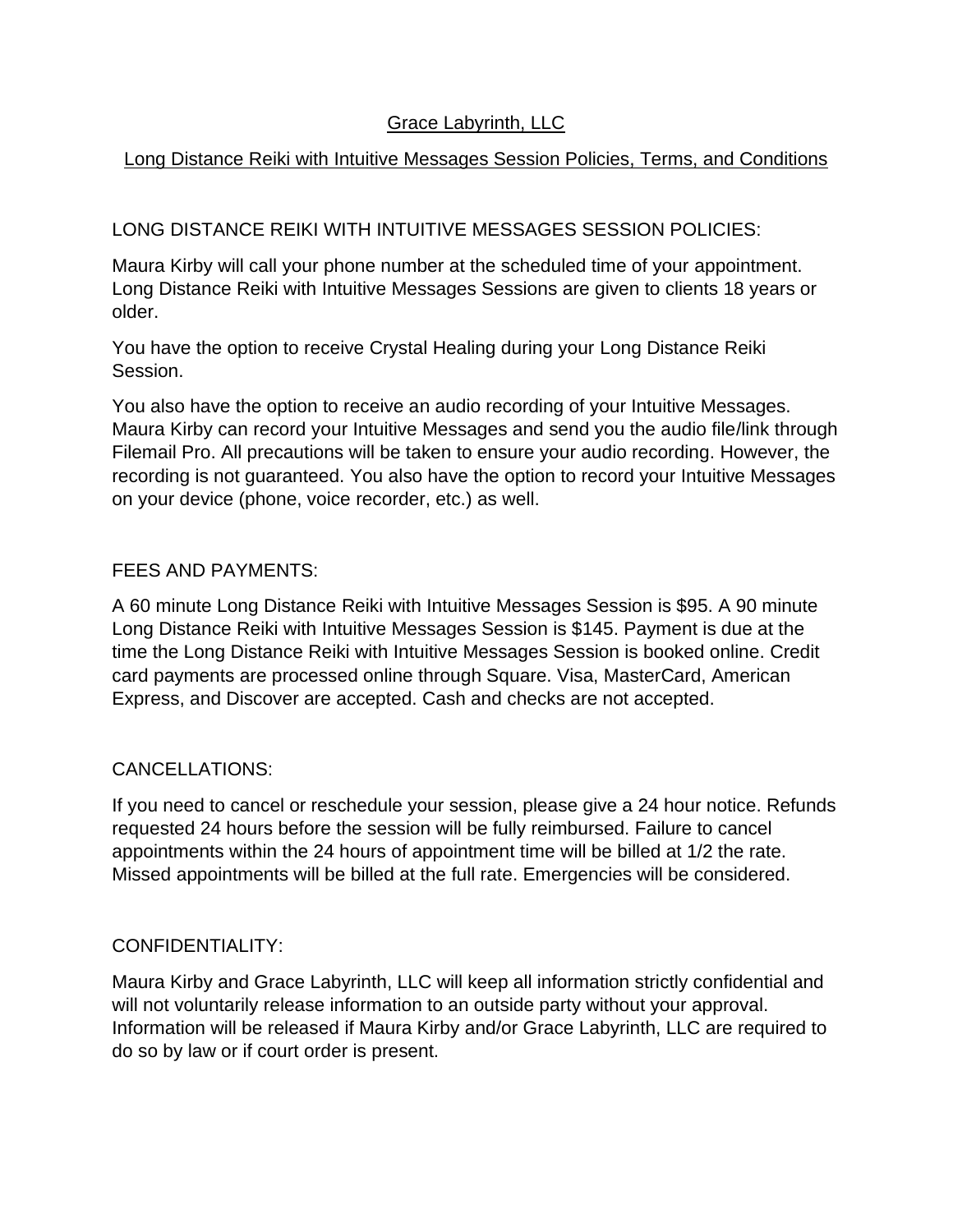#### NONDISCRIMINATION POLICY:

Maura Kirby and Grace Labyrinth, LLC do not discriminate on the basis of age, gender, religion, sexual orientation, color, heritage, race, disability, political beliefs, marital status, or family status.

# LONG DISTANCE REIKI AND INTUITIVE MESSAGES VERSUS THERAPY AND MEDICAL CARE:

Long Distance Reiki Sessions are not mental health care or medical treatment. Intuitive Messages are not therapy, mental health care, or medical treatment. Maura Kirby of Grace Labyrinth, LLC is not a trained psychologist or medical care provider. Intuitive Messages and Long Distance Reiki Sessions are not meant to be a replacement for medical treatment, psychotherapy, mental health care, treatment for psychological issues, treatment for physical illness, or treatment for substance abuse.

## WAIVER OF LIABILITY:

You are fully accountable for your own physical, mental, emotional, and spiritual wellbeing, as well as your choices, actions, and outcomes. You understand that any information given during a Long Distance Reiki with Intuitive Messages Session is of a spiritual nature. All actions and decisions are made by you and are solely your responsibility. You are responsible for your life outcomes based on your choices. You understand that a Long Distance Reiki with Intuitive Messages Session is not a substitute for legal counsel, financial guidance, medical treatment, psychotherapy, mental health care, treatment for psychological issues, treatment for physical illness, or treatment for substance abuse.

There is no guarantee that the Long Distance Reiki with Intuitive Messages Session will produce certain results. Maura Kirby and Grace Labyrinth, LLC are not liable, not responsible, and not accountable for actions chosen, or not chosen, by you. Maura Kirby and Grace Labyrinth, LLC cannot guarantee a specific outcome. Maura Kirby and Grace Labyrinth, LLC make no claims as to the effects of the Long Distance Reiki with Intuitive Messages Session. Maura Kirby and Grace Labyrinth, LLC do not warrant any results, either inferred or expressed, to be attained.

#### FEEDBACK:

If you feel dissatisfied from the Long Distance Reiki with Intuitive Messages Session or your personal needs are not being fulfilled, please inform Maura Kirby so the session can be made to better suit your situation.